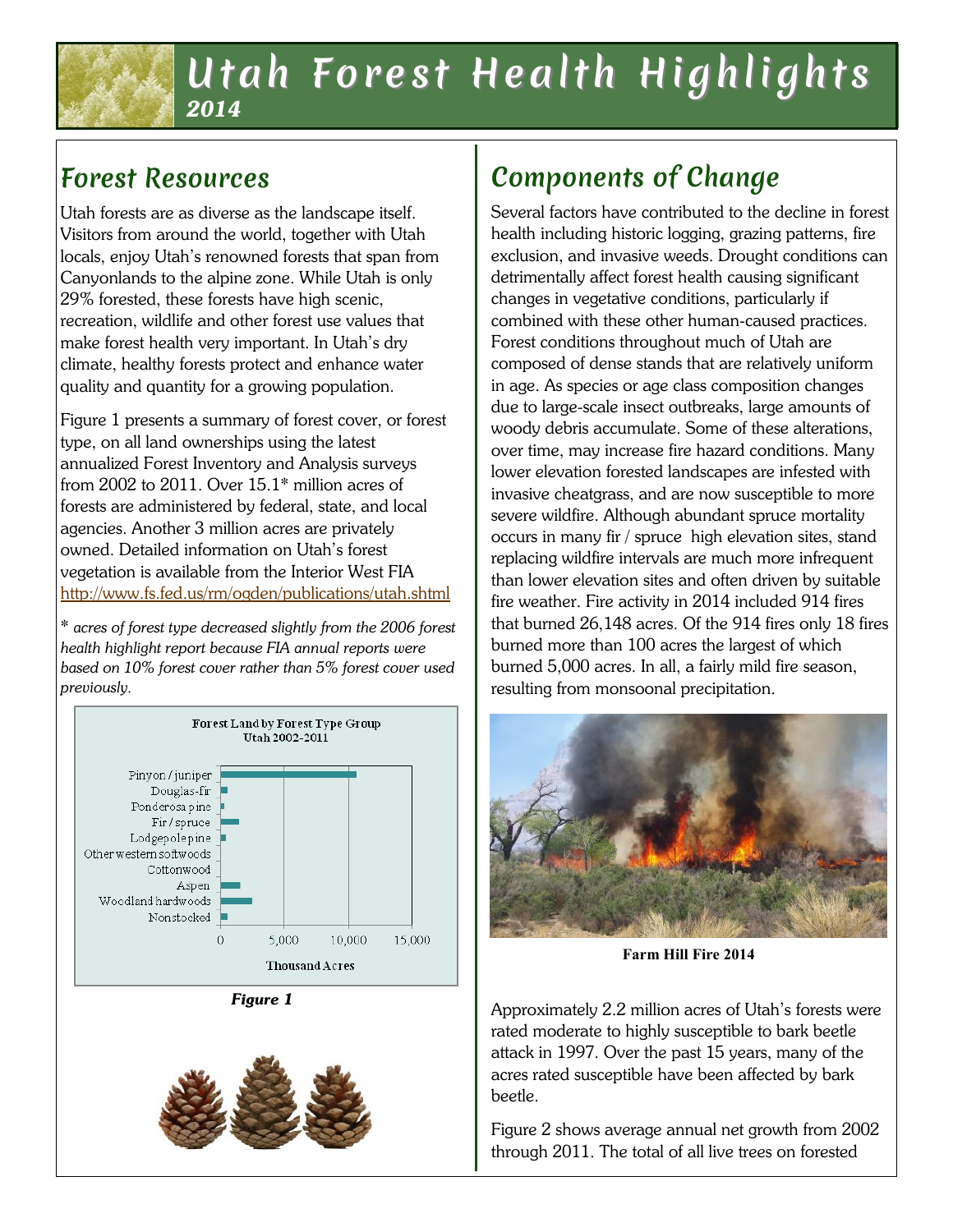



lands has averaged -4,556 thousand cubic feet per year, which suggests that there has been more mortality on average than growth. Figure 3 includes tree mortality, which has averaged 23,341 thousand cubic feet per year. Net growth and growth loss estimates are based on the most recent 10 years of FIA inventory. However, it is not a complete representation of the state, and numbers will change as additional annual surveys are completed.





#### Forest Health Issues

Hundreds of Utah communities are at risk to catastrophic bark beetle induced mortality. Mortality trends are described in terms of acres affected, however, not all trees on these acres are dead. Thus, an estimate of the number of trees killed is also provided. Not all forested lands are surveyed, and not all the same acres are surveyed every year. In 2014, insect and disease-caused tree mortality generally increased from 2013. Mountain pine beetle induced mortality in all pine has declined significantly from 2013, however, heavy mortality is still occurring

statewide. Western spruce budworm defoliation increased slightly in 2014. Douglas-fir beetle induced mortality increased by 73%. Spruce beetle induced mortality increased by 35%, the number of spruce trees killed in 2013 was 412,662; in 2014 the number killed was 555,435 a significant increase from 2013. Fir engraver induced mortality (primarily in white fir) increased dramatically, 761 trees were killed in 2013, while 34,303 trees killed in 2014. Compared to 2013, subalpine fir tree mortality increased significantly in 2014 by 300%. Figure 4 summarizes 2014 aerial survey data for bark beetle induced tree mortality in Utah's forests.



#### *Figure 4*

Increasing aspen decline has been mapped since 2003. Damage peaked in 2007 at 126,000 acres affected. However, Utah is still experiencing significant aspen decline with approximately 20,310 acres affected in 2014, which is up from 16,187 acres affected in 2013 This decline is largely caused by continuing drought, a complex of canker diseases, insect borers, and defoliators play a role in some areas.



*Spruce beetle induced mortality 2014*